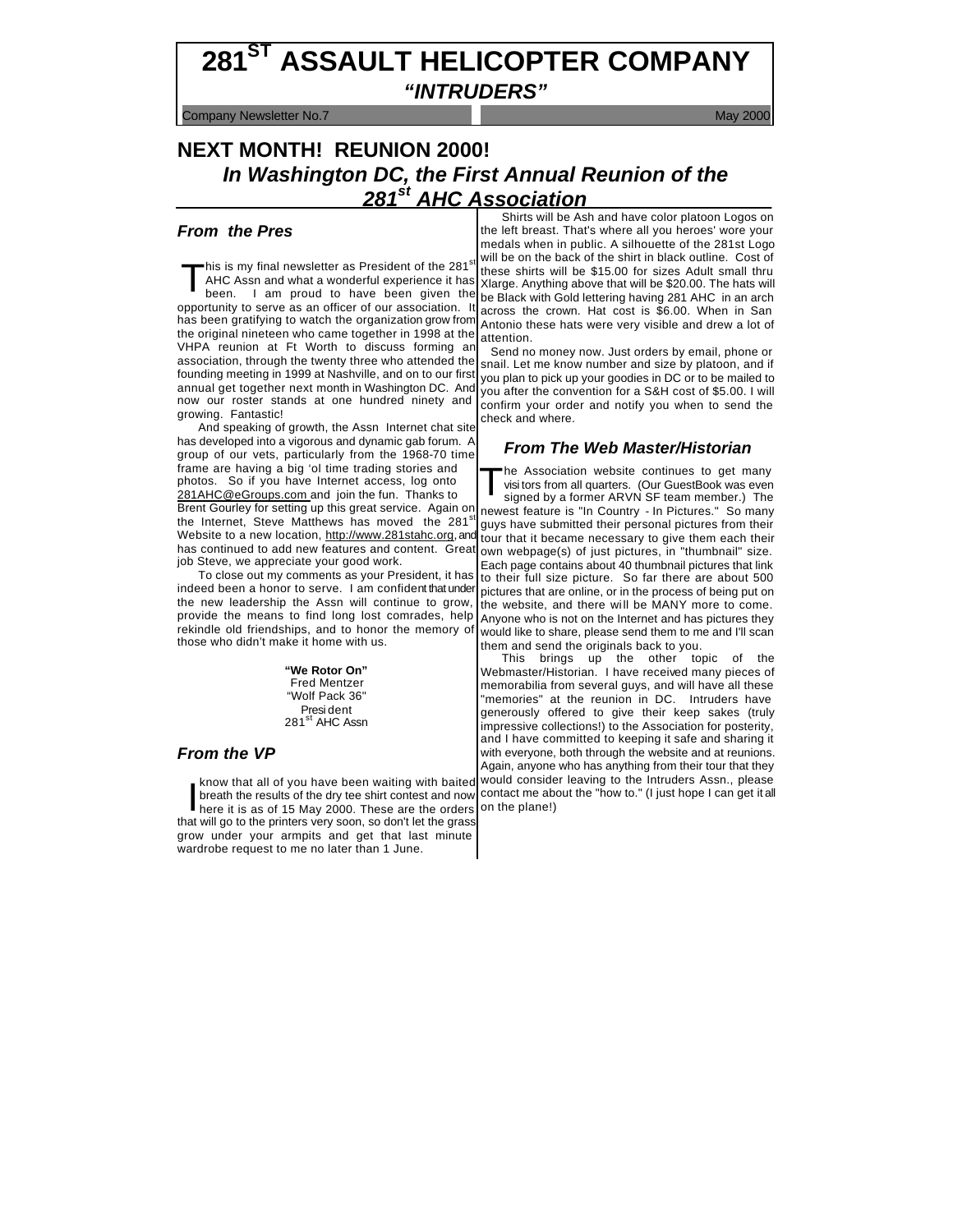Thanks to everyone for all your support and continued interest in making the Intruder website the best on the Flight, Internet.

#### **"WE WILL NOT BE FORGOTTEN!"** Steve Matthews

## *Ft Drum Memorial Ceremony*

t Ft Drum, New York, on the  $3<sup>rd</sup>$  of May 2000, the 10<sup>th</sup> Combat Aviation Brigade conducted Combat Aviation Brigade conducted dedication and memorial ceremonies at which our own CWO Donald McCoig, KIA March 1968, was honored. The headquarters building of the 2-10th BN, 10<sup>th</sup> CAB was dedicated to Donald. The 281<sup>st</sup> AHC Assn was represented at the event by Jack Mayhew, Bob Mitchell, Dennis Crowe, Bob Ohmes, and Ken Boling, some accompanied by family members. Following are messages that were posted to the association after the ceremonies. A

#### **Jack Mayhew**

#### To Fred Mentzer, President, 281st AHC

Dear Fred and members of the 281st Executive Board. I am proud to report to you that the Warrant Officer Donald Bruce McCoig project was completed on 3 May 2000. As Bob Mitchell has reported, along with his great pictures, the event was successful. Not only were we able to honor one of our own but the 281st in now formally linked to D Troop of the 3-17th Cavalry Squadron. This linkage is formally stated in the monument to the 281st that was erected in the newly created "Vagabond Park". Having the 281st Guidon at the ceremony was a powerful symbol of our commitment to the men of the 281st and especially to the 43 individuals we lost. The officers and soldiers of the 10th Brigade treated it with the great respect that it fully deserves.

The 281st was represented by Bob Mitchell, Dennis Crowe, Bob Ohmes, Ken Boling and myself. We were all received as honored guest and treated extremely well by the host units. The 10th Combat Aviation Brigade did a first class job in preparing for and conducting the event. In attendance were Family members and Vietnam veterans from throughout the United States. Ken Boling and his son Ken drove in from Michigan to represent the 281st at the event.

The ceremonies themselves are well described by Bob's in both his pictures and kind words. I will ask him to please put both on the full membership list for all to see. It was an honor to be able to perform this task which I must say quickly turned into a work of love. sincerely thank each of you who helped make this a great day for all of us, especially Bob Mitchell and Steve Matthews for their research assistance and Robin Hicks, who contributed so much to documentation and more importunately his soul to the spirit of the occasion.

> Jack Mayhew Intruder 6

#### **Bob Miitchell**

I made it back from Ft Drum about 0130 this morning. I arrived in Nashville late last night and had to drive the 2+15 to Pinson in the rain. Not a bad drive, it gave me some time to reflect on what I had observed over the past two days.

After 25 years, almost to the day that the Vietnam war officially ended, we had a meaningful ceremony and memorialization for our fallen comrades. Oddly enough it was 30 years to the day that I left the 281st enroute to the world. The Command/Staff and members of the 10th Aviation Brigade of the 10th Mountain Division treated the Veterans and relatives as genuine heroes. We were assigned drivers and escorts for the activities of the day. Most were Aviators, WOs/1LTs/CPTs.

The morning started with the dedication of the 10th Brigade HQ Building and was followed by the 2nd Battalion HQ, the 3/17 Cavalry Hangar, 1/10th Hangar, 2/10th Hangar and culminated with the dedication of "Vagabond Park." All of the ceremonies were somber and very professionally planned and executed. The range of emotions for the Veterans and family members in attendance ran very high. The young men and women of the various units involved were very accommodating to us and went about their duties with enthusiasm and purpose. Music for all of the ceremonies was provided by the 10th Mountain Division Army Band.

The second ceremony was that of WO Don McCoig, 281st AHC, KIA 14 May 1968. The ceremony was opened by LTC Stewart Ramaly, Commander, 2/10 AV BN. COL Jack Mayhew, former Commander of the 281st AHC, spoke on behalf of the McCoig family and the 281st AHC Assn. COL Mayhew made an excellent presentation. The formal unveiling of the Memorial Plaque for Don McCoig was performed by LTC Remaly, Dennis Crowe, Ken Boling, Bob Mitchell, Jack Mayhew and Bob Ohmes. Also in attendance at the ceremony, representing the 281st, were Helen Crowe, Bonnie Ohmes, SFC Larry Ohmes and his wife, and Ken Boling, Jr. Larry Ohmes, son of Bob and Bonnie is a member of the 2nd BN and is stationed at Ft Drum.

The ceremonies ended with the dedication of "Vagabond Park," a small common area between one of the barracks and the dining facility. The Park is a circular monument to the 10th CAB and its twelve companies. The centerpiece is a granite marker with the 10th CAB crest. It is surrounded by six smaller markers with two plaques on each marker representing the twelve units. Walking through the main entrance and facing the center marker you will find the 281st plaque to your immediate right.

The 10th AV Bde has adopted the lineage and heraldry of the 10th CAB and has aligned each of its units with one of the units of the 10th CAB. The 281st is aligned with Delta Troop, 3/17th Cavalry. Their callsign is "Desperado." The alignment was done in numerical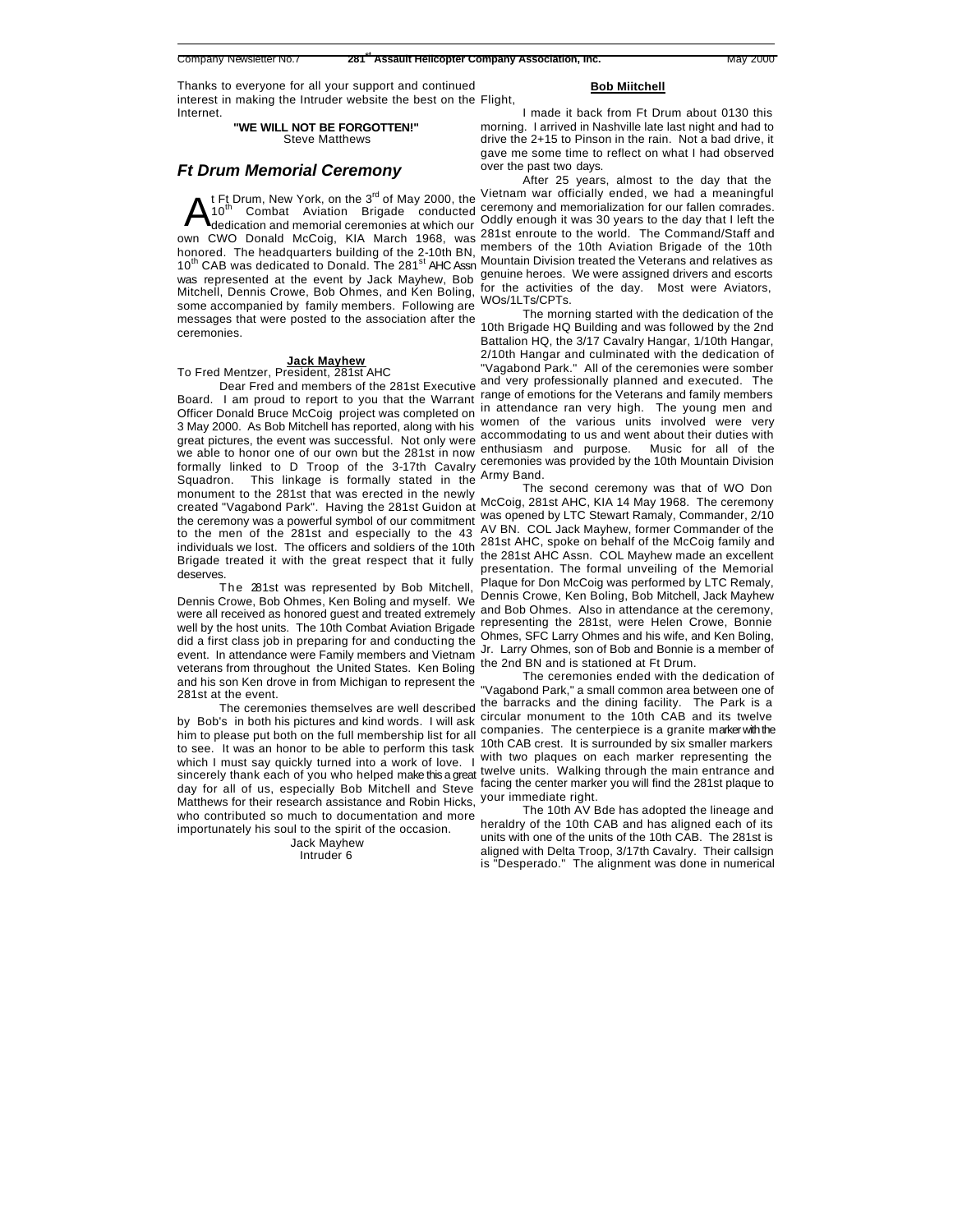units, so there is no particular significance to the eager to do their best. I was very fortunate to meet the alignment. It was done for historical and lineage Crow family and John Crow, Dennis' brother, Jack purposes. Interestingly, there is only one unit in the Mayhew, Bob Mitchell, John Freiberger, and others Battalion that adopted one of the Vietnam callsigns, the <others> I wish had a note book <crs>. "Bandits" of B Company, 1/10 AV who are aligned with the 60th AHC "Ghostriders." The "Voodoos" of B some how listening to the families and fellow crew Company, 2/10th AV were using "Wolfpack" while in members describe those fallen brothers of ours kept Bosnia but voted to make "Voodoo" their permanent triggering my own memories of those I had known . The callsign after returning to Ft. Drum.

D Troop, 3/17th CAV is a Divisional Cavalry could not hold the flood of tears from over flowing. Attack Troop that is equipped with OH-58D (i) Kiowa Warriors. These aircraft are fairly lethal light attack the day was catching up on us by the ceremonies end. aircraft equipped with stowed .50 Cal machine guns and I'm not writer or reporter and although I listened intently Hell Fire Missiles. They have state of the art Target and attended each dedication , my ability to relate to or Acquisition Systems with digital target hand-off capability. convey to you here is stumbling and very narrowly done. The Hell Fires are laser guided and can kill a Russian T-72 tank in one well placed shot. The unit will be know it's difficult to get out and attend. So for my equipped with the Commanche when it is fielded in 2007. brothers here I was able to pick up a few of the We met and visited with the Commander, CPT David programs and those of you who served with the 10th Warnick, and some of the pilots and crewmembers while Combat Aviation Battalion <bc> me and I will send you we were at the airfield. They were just like we were one. some 30 years or so ago, very young and full of piss and vinegar.

Brigade Command Sergeants Major, CSM Leon Hite. with the " Intruders ." Thank you sir for acknowledging CSM Hite is a close personal friend of CSM (Ret) Mark me as a gunner and recognizing the vital job we had Ruiz. Many of you will remember Mark as a Door done as part of the team. Gunner/Crew Chief and Bandit Platoon Sergeant in the 281st in late 1968 and mid 1969. Leon was a 1SG under Mr. John Kelly who did an outstanding job of keeping me Mark in the 160th Special Operations Aviation Regiment and my son from getting lost. He also was very nice to stationed at Ft. Campbell, KY.

I suppose since my eyes were watering and my nose that ya know> running most of the day. As I sat and listened to former Commanders, Crew Chiefs, Door Gunners, Pilots and Mr. John Crow and John Freiberger whos' ears I bent for relatives memorialized the lives of the remembered Pilots several hours at the Best Western. Thank you all for the and Crewmen, I could not help but remember every one pride you have restored to me over this past year + and of our fallen comrades. I looked around the ramp on the for your selfless devotion to those beliefs which continue airfield and saw every one of them in the eyes of the to keep us all free. young soldiers standing steadfastly at attention behind the seated guests. I felt honored to have been a part of the history of Army Aviation and to have participated in laying the ground work for the young helicopter pilots and crewmen of today's Army. I am very proud to have been To All!! a member of a unit like the 281st that has such a rich heritage and legacy. I am satisfied that the tradition will afternoon and I'd like to add my 2 cents---the continue.

Welcome Home Intruders! Bob Mitchell

#### **Ken Boling**

Flight,

observations.

of the 10 Avn Bde. was exceptional. I met soldiers that suddenly rushed forward --- it was very difficult to hold reminded me of myself and yes many of you out here on back the emotions but who needed to??

order from the 48th through the 281st with the current the net. They were as we were young and ambitious,

The ceremonies were very emotional for all and rivers were constantly running and the damns I put up

The weather was picture perfect and the heat of

I'm Very Proud of you all here on this net and I

Another note of interest to some would be the memorialization yesterday. I am proud to have served A special thank you to Jack Mayhew for your contribution to the  $281<sup>st</sup>$  AHC dedication and

I was continually plagued by some sort of allergy I'll find a way to put them on the net. <webbers can't do I had a guide for the entire dedication, a WO2 take pictures for me and when I have them developed ,

In Closing I extend another special thank you to

God Bless Each and Everyone Your Bro BOW

#### **Bob Ohmes**

Returned home last night 1238am. Totally at a there were many times I had to swallow very hard to loss for words but will do my best in making my make it through. The knowledge of those individuals Emotionally drained for a starter. The reception So many memories I had put on the back-burner My wife and I just returned from Ft. Drum this Memorialization went off just great and it was a day of very emotional highs and lows. I knew it would be so but witnessing it all was an experience I will never forget. From the first Dedication to the last, you could look through the audience, both male and female, and see very few dry eyes. As I sat through the many speeches, who gave their lives all too soon became too personal.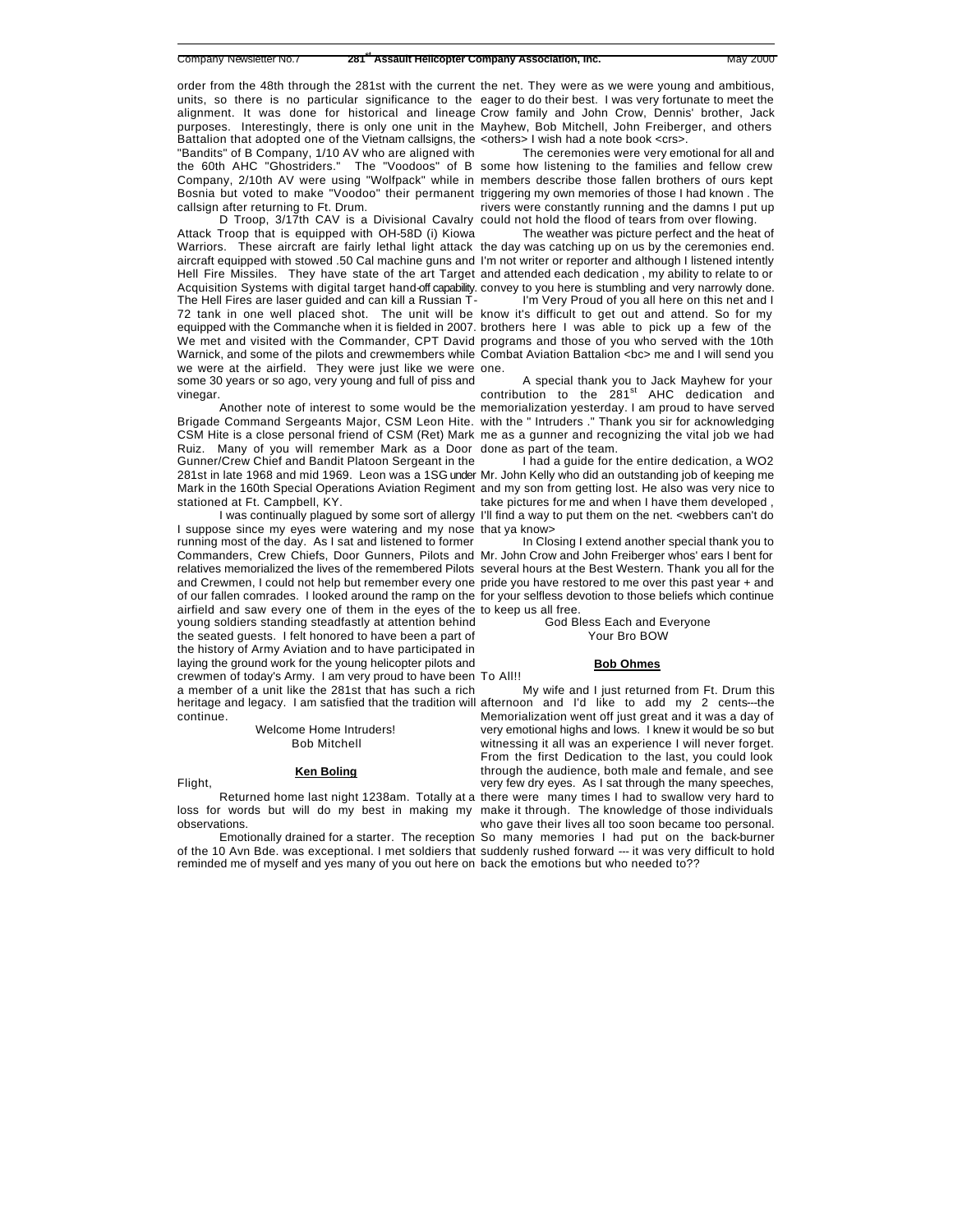Jack Mayhew gave an outstanding talk about the 281st mission and Donald McCoig. It was great to have the 281st Guidon there for the Dedication and the photos afterward --it was the only Guidon there from the Vietnam era. My thanks to Pvt(P) Johnson of HHC, 2-10 AVN BN for being the Guidon bearer at the dedication--he did agreat job and said he was very honored to be asked to perform this task. It was super to meet with Jack Mayhew- ---I had served under him in the 281st, as well as Bob Mitchell, Dennis Crowe, and Ken Bowling----we had some interesting conversations and memories. My son was surprised to hear Jack Mayhew and I tell the same stories about the unit. For years, he thought a lot of it was just war stories and now he is a "believer". These men were all inspirations for me---I wish I was going to DC for the reunion for more fun but prior commitments won't allow--our son and his family leave from Baltimore in early July for Germany and we are all going to Virginia to see old friends first for a week or so. I had spent many years at Ft. Eustis as either an instructor or writing MOS tests----Larry was born there and his kids want to see what it was like.

In closing, it was an honor to attend the Dedication and be a small part of the Delegation honoring Donald McCoig and the others. I was in the unit when Donald was killed so it had a special meaning.

#### **"HELL FROM ABOVE"**

Bob Ohmes

#### **Notes & Memo's**

**Email 28Feb00**-Subject: Company flag To: President@281stahc.org - "Did you know I have the original company flag that went to VN and was in the orderly room until I took it in mid 69? I flew it at the 2 reunions we had several years ago with the old 281st org." Dean Roesner (*Note: This is the Guideon mentioned in the Ft Drum letters*. *Dean returned it to the 281st after many years of safe keeping. Thanks, Dean*)

**Email Mar2000** - from Michele Gallagher, daughter of Michael Patrick Gallagher KIA 21May67, requesting personal information about her father. Kevin Murphy responded on behalf of the Assn. Thanks, Murph.

**Email 25Apr00** - from Dean Bryne "Sarge Unk." <kabloey@hotmail.com> - Hi, I am Dean Byrne, I flew with the Bandits from late Nov 69 thru mid Jan 70 - every other day for 7 weeks as a door gunner. I was not assigned to the 281st, but to 5th SFG(A) as NCOIC of the SFOB Security force. I'm probably the only guy you'll ever talk to who had a combat moon lighting job in VN. - I can damm well bet I'm the only guy with a combat mos & assignment you'll ever meet who was never issued a weapon of any type during my tour in RVN. - I'm looking for anyone who has orders for crew wings from Dec 69 or Jan 70 that has my name on them - Either SSG Robert D. Byrne or Dean Byrne. I don't know if these were by platoon or for the whole company but I flew with the Bandits. - Also if you know anyone who has an interest in 281st T-shirts I still have them available. I had made them for the conventions I attended several years ago, and then a rerun for later mail orders. I have shirts for the Wolf Pack (red), Bandits (blue) and the 281st (grey) company shirts. Nothing for the Rat Pack as none of the guys who promised to send me a patch to use as a pattern and to get correct colors, ever did so. Shirts are \$17 post paid. - So much for the blathering at this time, Dean Byrne, Bx 13382, Ft. Carson, CO, 80913

Apr-May00 - Lots of messages on the 281<sup>st</sup> eGroup chat site expressing concern and support for Gary Stagman. Gary underwent major back surgery and is recovering nicely. Matter of fact he's back on the net holding his own slinging humorous barbs left and right. Great to have you back, Gary.

**Apr-May00** - Word from Bob Moberg out there in Thailand, China, Kazakstan and other mysterious locales that his ticker is ailing. Thai military hospital informs him that he may need angioplasty. Bobs a bit miffed about having to cut back to "one olive" in his martini! I'll keep you informed. Meanwhile Bob, "The force is with you".

**Email 2May00** - Subject:: **^ LTC (CH) Randolph "Grady" Spry. USSF (Ret) ^** from SOA (Special Operations Association) forwarded by Dave Dosker - Flight, Some of you may remember Grady Spry. I'm sure one of us transported him during our tour. I dimly remember a guitar playing Chaplain. Let us salute one of our friends.- Dave **^** Saturday we attended a memorial service for Grady who departed this world via a massive coronary last Thursday. He was SF qualified, and served with the 5th in VN 67-68. I am sure a lot of the membership will remember him as the guitar playing, M-79 pistol toting Chaplain, who always showed up at a camp that was either under attack, or about to be. He was especially fond of the troops at the Phu Bai launch site (from whence he acquired the M-79). He also liked the "Mike Forces" and spent a lot of time with them. He also did his Chaplain thing and conducted around 80 memorial services during his tour with the 5<sup>th</sup>. **^** - Batman, sends.

**Email 8May00** - From Francis Boisseau Wolf Pack 1966-67 - Fred, Would like to clean up some space on the computer. Since the heart attack in Feb. no flying and can't get my First Class flight physical back so it is behind the desk and off the Alyeska contract. You can delete the boisseaufg@alyeska-pipeline.com address, no longer work or fly from the pump station. Outstanding job on the web page. Stay healthy and enjoy life. - Francis

Last Word - When you get this Newsletter it will likely be less than a month until the 281<sup>st</sup> AHC First Annual Reunion. An application is enclosed for those sitting on the fence. If you decide to join us in Washington DC fill out the app ASAP and mail to Bob Mitchell or better yet, give him a call. And speaking of Bob, many thanks to him and his committee for a fantastic job in setting up the reunion. Lastly, I urge all those who have not yet done so to join the association. Normally the newsletter contains a roster but I ran out of pages. Anyone wanting a roster can contact me or download a copy from the 281<sup>st</sup> Website. Thats it gang. Its been great. "See you in DC"!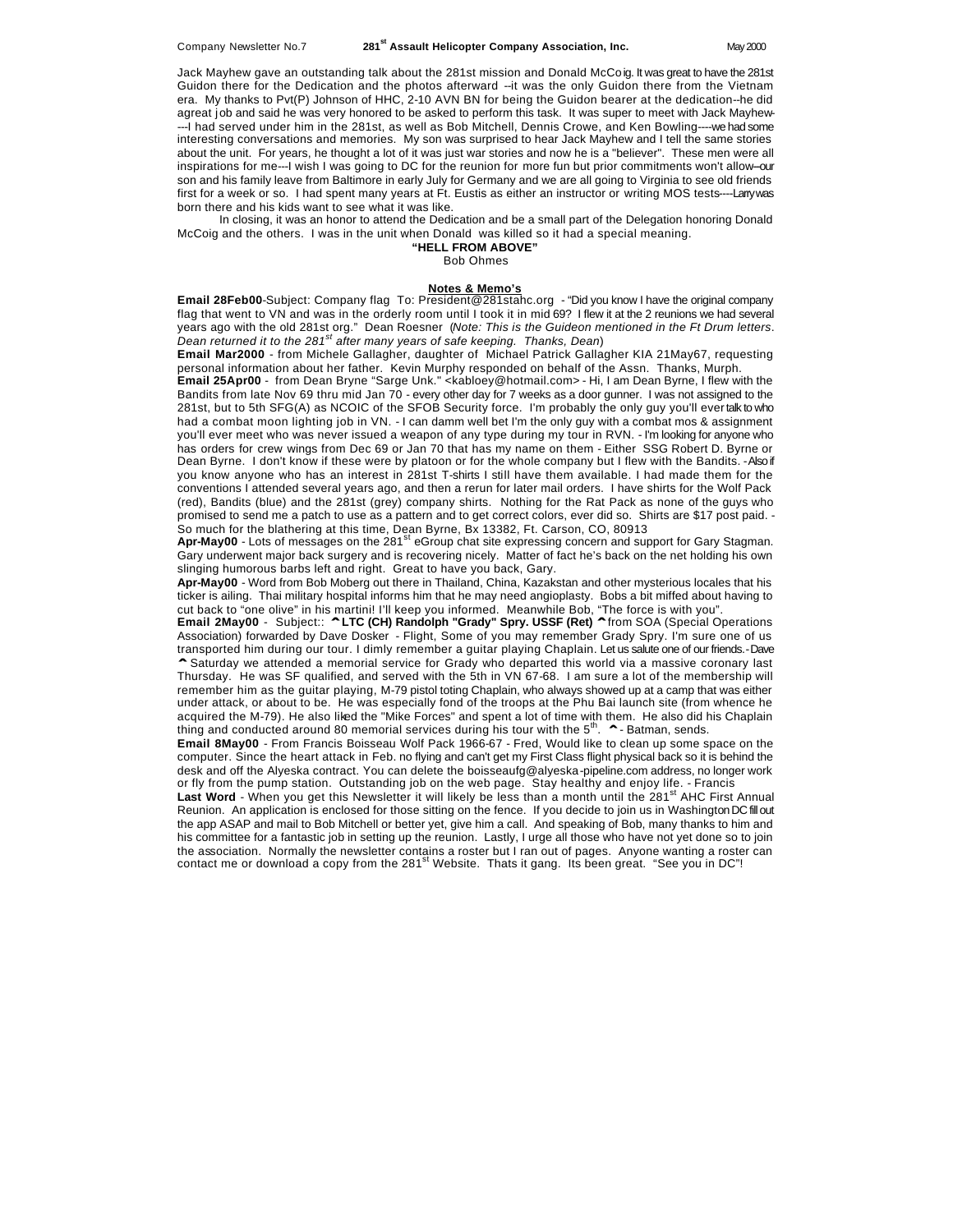## *And now the word from Bob Mitchell, Reunion Committee Chairman*

y the time that you receive this newsletter we will be less than 30 days out from the Reunion. Your Reunion Committee has put together a very aggressi ve itinerary for the 281<sup>st</sup> AHC Association. In conjunction with "No Greater Love" and through the diligent efforts of Jack Mayhew we should have a very meaningful, fulfilling and fun time in Washington, DC. B

If you have not registered with VHPA yet, time is running out. You can register through the VHPA website at www.vhpa.org or you may call 1-800-505-VHPA. If you have not confirmed to me your intentions to come to the 281<sup>st</sup> Reunion please do so immediately. You may e-mail me at mitchellrw@aol.com or call me after 6:00 PM CDT at 901-424-7276. You can give me your registration fee (\$10.00) when I see you in DC if you like. I need to get an accurate headcount for the various activities we have planned. The only VHPA event that we as a group will attend is the Banquet on the evening of 3 July. I will arrange for seating in a group. The tables will be designated but there will be no name card for the chair. Each member attending the Reunion will be given a reunion packet that will contain:

- 281<sup>st</sup> AHC Coffee Mug commemorating the reunion
- An Intruder hat/lapel pin
- A Project Delta hat/lapel pin
- **Itinerary**
- Miscellaneous information

Additional mugs and pins will be available for purchase. We will also have other souvenirs available for purchase. An Official Reunion picture will be taken at the Business meeting and will be available for purchase. Brian Paine will be doing double duty as our Official Reunion Photographer as well as helping with the administrative chores involved in our reunion. Marilyn will probably give him some help. I would like to offer my thanks and gratitude to Jack Mayhew, Dennis Crowe and Brian Paine for their help in putting this reunion together. A special thanks and a "Hand Salute" goes to Jack Mayhew for his "above the call of duty" help in making this reunion the success I am sure it will be. It has been my pleasure to have served as your Reunion Chairman for 2000.

For your convenience I am providing a calendar of events for the VHPA and the 281<sup>st</sup> AHC. Transportation to and from the 281<sup>st</sup> events will be provided. The bus for the 281<sup>st</sup> Cookout/Social will load at the Renaissance at 14:00. It will also return us to the Renaissance. The bus will load for the Arlington National Cemetery (ANC) Events at 8:45 at the Renaissance Hotel. The bus will return to the Renaissance approximately 12:30. The time for the 281<sup>st</sup> Cookout/Social is subiect to change. Members will be notified of any changes by means of the VHPA Bulletin Board. A more detailed explanation of all activities will be included in your Reunion Packet.

#### **June 30, 2000 Friday**

VHPA Registration, 8:00-18:00 281<sup>st</sup> Registration check Bulletin Board VHPA New Guy Reception, 17:00-17:30 VHPA Early Bird Reception, 17:30-19:30 VHPA Entertainment, 20:00-21:00 VHPA Disc Jockey, 21:00-24:00 **July 1, 2000 Saturday** VHPA Golf Tournament, 7:00-15:00 VHPA Registration, 8:00-18:00 281<sup>st</sup> Reunion Committee Meeting, 9:00 (Bob Mitchell) 281<sup>st</sup> Executive Board Meeting, 12:00 (Fred Mentzer)<sup>\*</sup> VHPA Welcome Reception, 17:30-19:30 VHPA Entertainment, 20:00-22:00 VHPA Disc Jockey, 22:00-24:00 **July 2, 2000 Sunday** VHPA Registration, 8:00-18:00 VHPA Church, 8:00-9:00 VHPA Wreath Laying at VVM, 9:00-10:30 VHPA Picnic, 11:00-14:00 281<sup>st</sup> Cookout and Social Gathering, \* 15:00-20:00(Jack Mayhew) VHPA Buffet, 17:30-19:30 VHPA Entertainment, 21:00-24:00

#### **July 3, 2000 Monday**

VHPA 5 K Run, 7:00-8:30 281<sup>st</sup> Wreath Laying at Tomb of Unknown, (ANC) 10:00 (No Greater Love) 281<sup>st</sup> KIA/MIA Remembrance Ceremony, (ANC) 10:30 (No Greater Love) VHPA Registration, 8:00-18:00 VHPA Business Meeting, 9:00-11:00 281<sup>st</sup> Members Lunch, 13:00-14:00 (Bob Mitchell) 281<sup>st</sup> Ladies Activities, 13:00-16:30 (Peggy Matthews) 281<sup>st</sup> AHC Assn. Business Meeting and Mini-Reunion, 2:00-16:30 (Fred Mentzer) VHPA Ladies Luncheon, 13:00-14:00 VHPA Presidents Reception, 15:00-16:00 VHPA Banquet, 17:00-20:30 VHPA Dance, 21:00-24:00

#### **July 4, 2000 Tuesday**

Parade, 11:45-14:00 Fire Works, 21:00-

\* Times for this event may be adjusted (earlier or later)